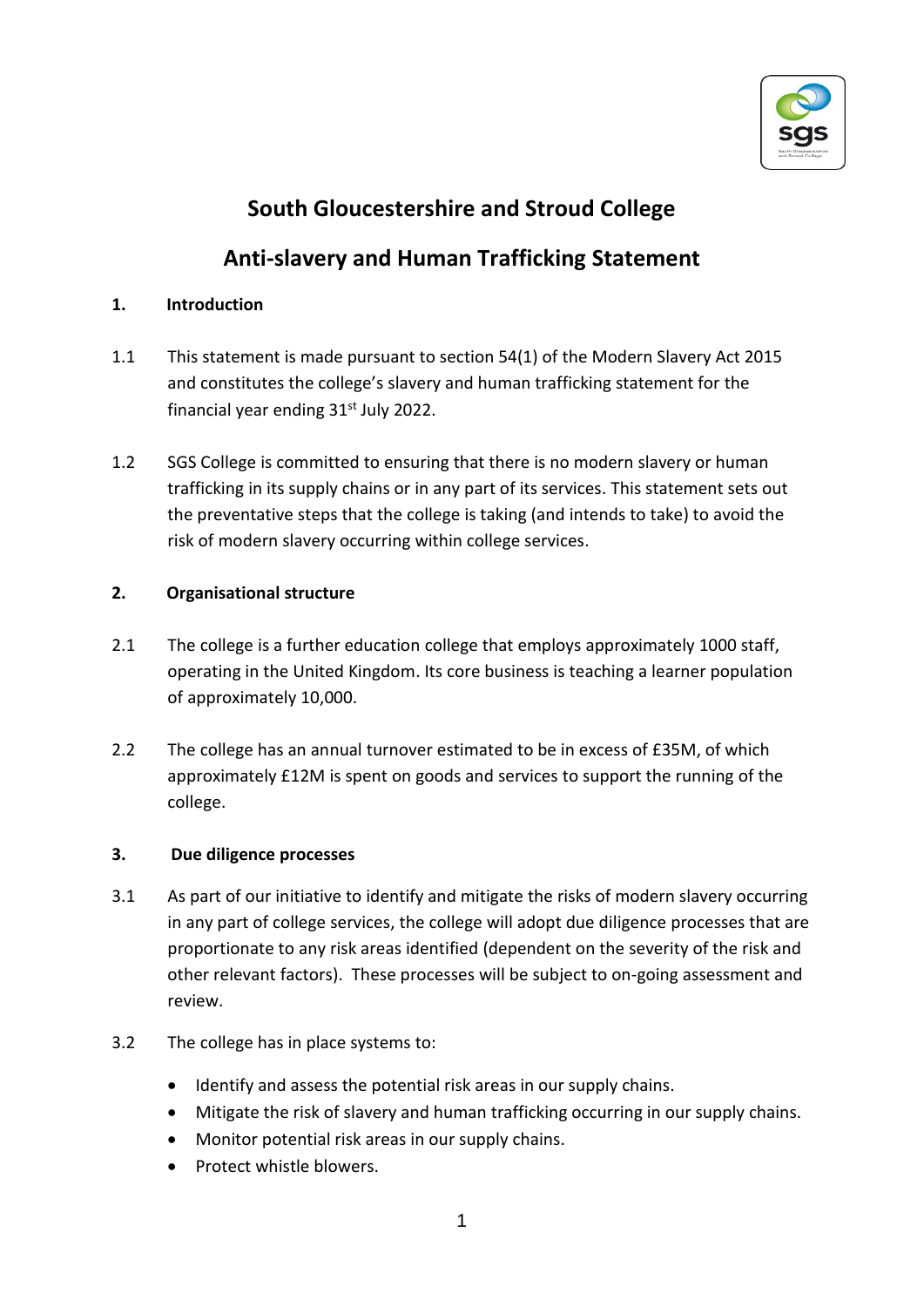- 3.3 The college identifies the following as the principal areas of potential risk:
	- Stationery
	- Catering
	- Cleaning services and consumables
	- Recruitment
	- IT and consumables
	- Audio Visual equipment

#### **4. Supply chains**

- 4.1 In its supply chains, the college has identified the following business areas as carrying material risks of modern slavery occurring:
	- Procurement
	- Estates
	- IT & Media
	- Art & Design
- 4.2 When procuring any types of goods or services, the college requires any potential third party suppliers to evidence that they operate a high level of corporate social responsibility during any tendering and selection process.
- 4.3 Any supplier or potential supplier that does not comply with the Modern Slavery Act 2015, or the college's own policies and procedures, will be removed from the college's list of suppliers and will not be considered for future supply to the college unless they can demonstrate that these compliance requirements are met.
- 4.4 In terms of future steps, the college will review the viability of introducing other due diligence processes for monitoring and managing identified risks, including risks associated with particular countries and products. The College has written to suppliers identified in high risk areas, requesting they provide their current policy statements in regard to the Anti-Slavery and Human Trafficking act.

#### **5. Training**

5.1 To ensure a high level of understanding of the risks of modern slavery and human trafficking in our supply chains and our business, we provide training to our staff. We also require our business partners to provide training to their staff and suppliers and providers.

#### **6. Recruitment practices**

6.1 Temporary staff and staff recruited indirectly by the college are recruited through agreed, reputable recruitment agencies. To mitigate the risk of any potential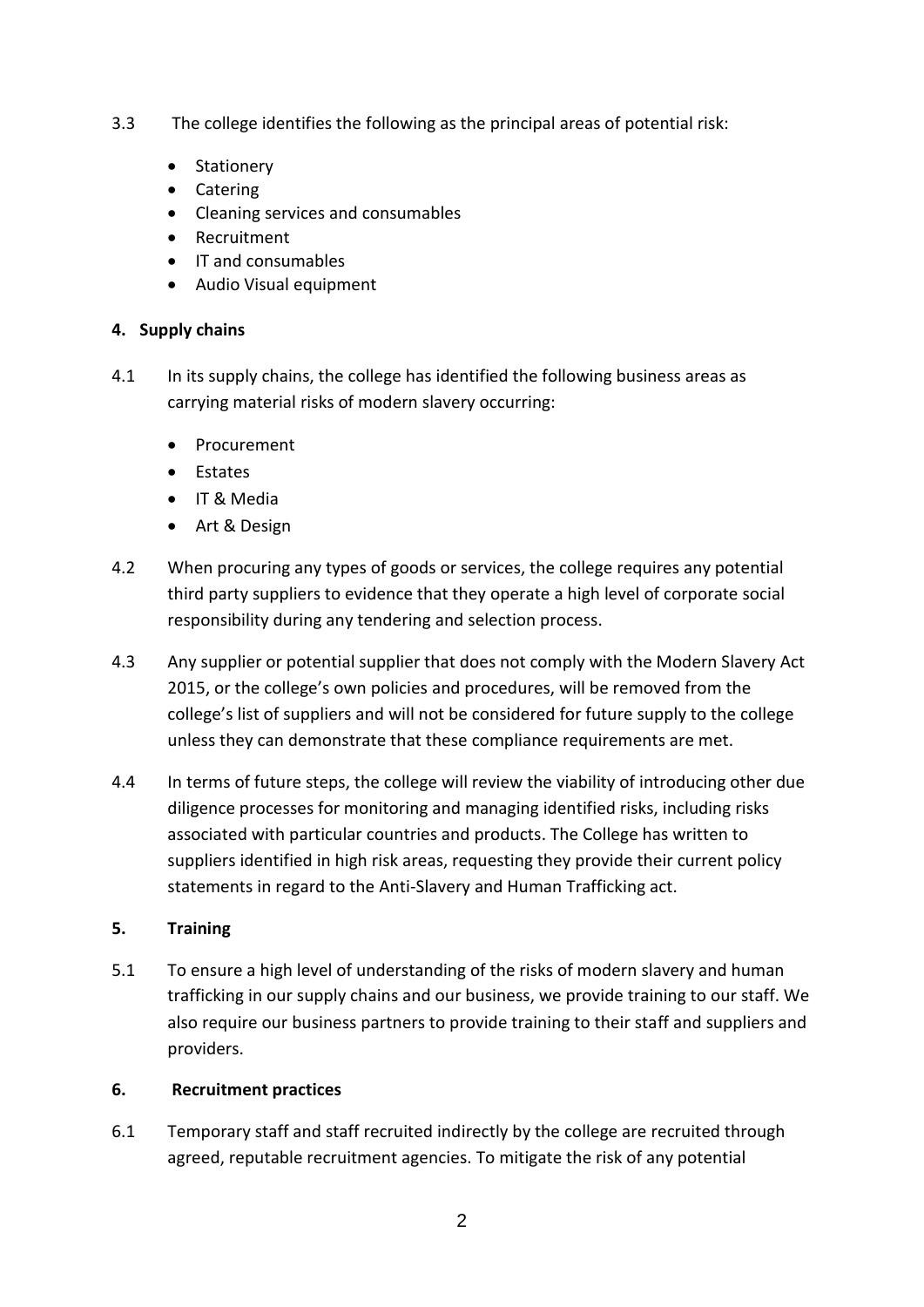occurrences of modern slavery, the college conducts checks on such agencies before they are approved.

6.2 Through its recruitment processes, the college ensures that all approved recruitment agencies conduct all relevant pre-recruitment checks and provide evidence that all such checks have been conducted.

#### **7. College policies**

7.1 The college already implements the following policies, which embed good practice and providing remedies for individuals concerned about any potential instances of modern slavery in any part of college business. The college operates the following policies:

**Grievance and Whistleblowing policies** – these policies allow employees, students and others to raise concerns, which would include circumstances giving rise to a risk of modern slavery, without fear of retaliation;

**Employee Code of Conduct** – this code sets out the actions and behaviour expected of them whilst employed by the college. The college strives to maintain the highest standards of employee conduct and ethical behaviour when managing its supply chain;

**Anti-bribery and Anti-corruption policy** – the college is committed to the highest standards of ethical conduct and integrity in its business activities. The college will not tolerate any form of bribery or corruption by its employees or any person or body acting on its behalf;

**Procurement policy** – this policy reflects the college's commitment to acting ethically and with integrity in its business relationships, as well as implementing and enforcing effective and proportionate safeguards and controls;

**Recruitment policy –** this policy ensures that the college follows transparent recruitment processes, including measures to prevent illegal working and compliance with other relevant statutory requirements.

#### **8. Performance indicators**

- 8.1 Where the college has identified risks of modern slavery occurring in any part of its services, it will aim to introduce performance indicators (KPIs) to measure progress against reducing such risks. The college will consider setting and reviewing KPIs in the following contexts:
	- use of grievance and whistleblowing procedures by staff to raise concerns about instances of modern slavery